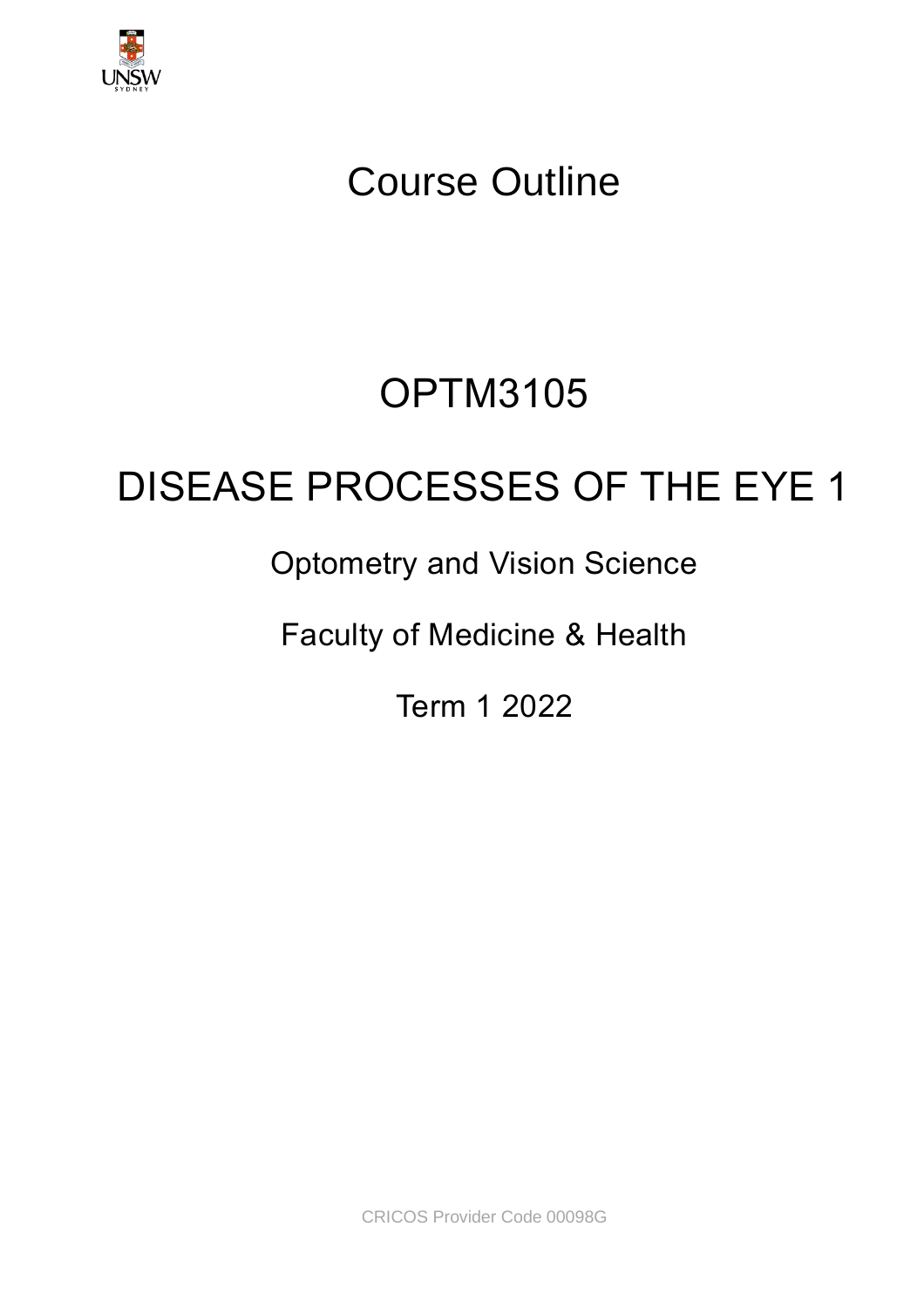# **1. Staff**

| <b>Position</b>                        | <b>Name</b>                              | Email                     | Consultation<br>times and<br><b>locations</b> | Contact<br><b>Details</b> |
|----------------------------------------|------------------------------------------|---------------------------|-----------------------------------------------|---------------------------|
| Course<br>Convenor                     | Dr Parthasarathi<br>(Parthu) Kalaiselvan | p.kalaiselvan@unsw.edu.au | Via email                                     | Via email                 |
| Additional<br>Teaching<br><b>Staff</b> | Dr Alex Hui                              | Alex.hui@unsw.edu.au      | Via email                                     | Via email                 |
|                                        | <b>Professor Mark</b><br>Willcox         | m.willcox@unsw.edu.au     | Via email                                     | Via email                 |
|                                        | Professor Fiona<br>Stapleton             | f.stapleton@unsw.edu.au   | Via email                                     | Via email                 |
|                                        | A/Prof Maria<br>Markoulli                | m.markoulli@unsw.edu.au   | Via email                                     | Via email                 |
|                                        | Dr Michael<br>Hennessy                   | Via Parthu Kalaiselvan    | Via email                                     | Via email                 |
|                                        | Dr Patrick Versace                       | Via Parthu Kalaiselvan    | Via email                                     | Via email                 |

# **2. Course information**

Units of credit: 6 UOC

Pre-requisite(s): VISN2111

Teaching times and locations: Online Live Webinars Monday 9AM-10AM, Tutorials Weeks 3, 7, 9 on Wednesday: 9AM-11AM, 12NOON-2PM and 2PM-4PM, BB Collaborate.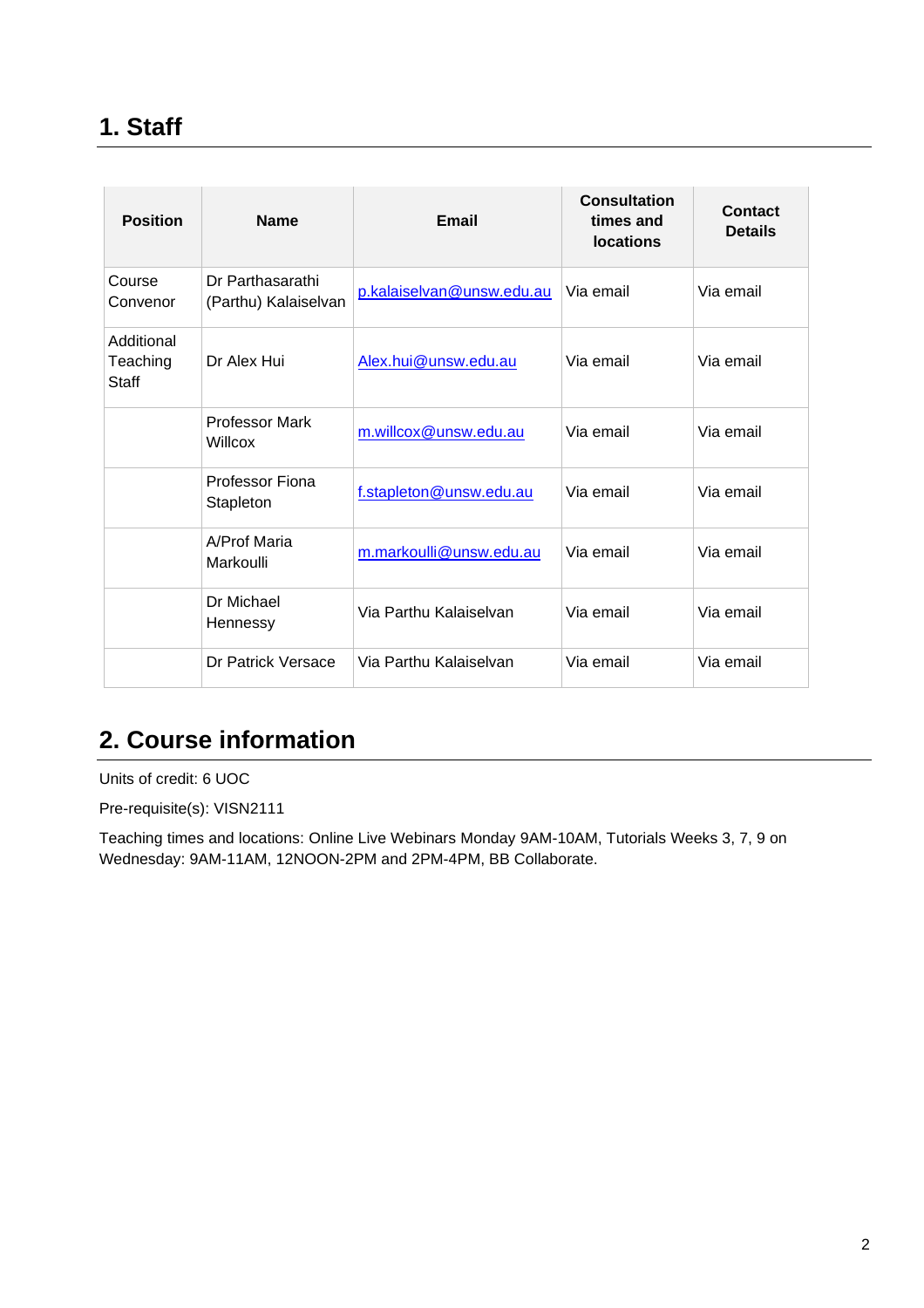#### **2.1 Course summary**

This course provides an introduction to the underlying processes that lead to the development of disease in the ocular system. The role of microorganisms in the development of infection, of the immune system in the development of inflammation and autoimmunity, and of genetic predispositions leading to inherited diseases will be discussed to provide a foundation in disease pathophysiology. This course will also present diseases which affect the eye and associated structures with regards to their underlying pathophysiology leading to the clinical presentation. Students will become versed with appropriate medical terminology to accurately describe the signs and symptoms of diseases and develop their ability to conduct differential diagnosis by integrating case presentations with epidemiological knowledge.

#### **2.2 Course aims**

This course aims to introduce the disease processes of ocular disease including infection, inflammation, congenital, iatrogenic and developmental disorders. The clinical description of signs and symptoms and epidemiology of ocular disease encountered by optometrists will be discussed. Students will be taught to utilize clinical descriptors to perform differential diagnosis. This course will ensure that students are ready for the clinical courses.

### **2.3 Course learning outcomes (CLO)**

At the successful completion of this course you (the student) should be able to (Refer to Entry level Competencies (ELC) in Kiely PM, Slater J. Optometry Australia Entry-level Competency Standards for Optometry 2014. Clin Exp Optom 2015;98:65-89):

- 1. Knowledge of the pathophysiology of disease processes (ELC 1.1, 1.2, 1.5, 1.8, 1.10, 1.11, 2.1, 3.2, 3.3, 3.4, 3.7, 3.8, 4.1, 4.2, 4.3, 4.4)
- 2. Differentiate and describe normal from abnormal eye and adnexa appearance (ELC 1.10, 3.8, 4.1)
- 3. Differentially diagnose eye and adnexa disease on the basis of the symptoms and signs of the condition (ELC 3.8,4.1, 4.2, 4.4)
- 4. Describe the epidemiology (incidence, prevalence, risk factors) of eye and adnexa diseases (1.1, 1.2, 1.12)
- 5. Describe diagnostic tools commonly used in eye examination including indications for use and interpretation of results (ELC 1.1, 2.4, 4.9)
- 6. Locate and critically evaluate high quality current information on eye and adnexa disease and its management (ELC 1.3, 1.4, 1.6, 3.3, 4.4, 4.11)
- 7. Communicate orally and in a written fashion to patients and allied health professionals in a precise and informative way (ELC 1.3, 1.4, 1.5, 1.6, 4.11)
- 8. Integrate knowledge gained in other optometry courses and the current course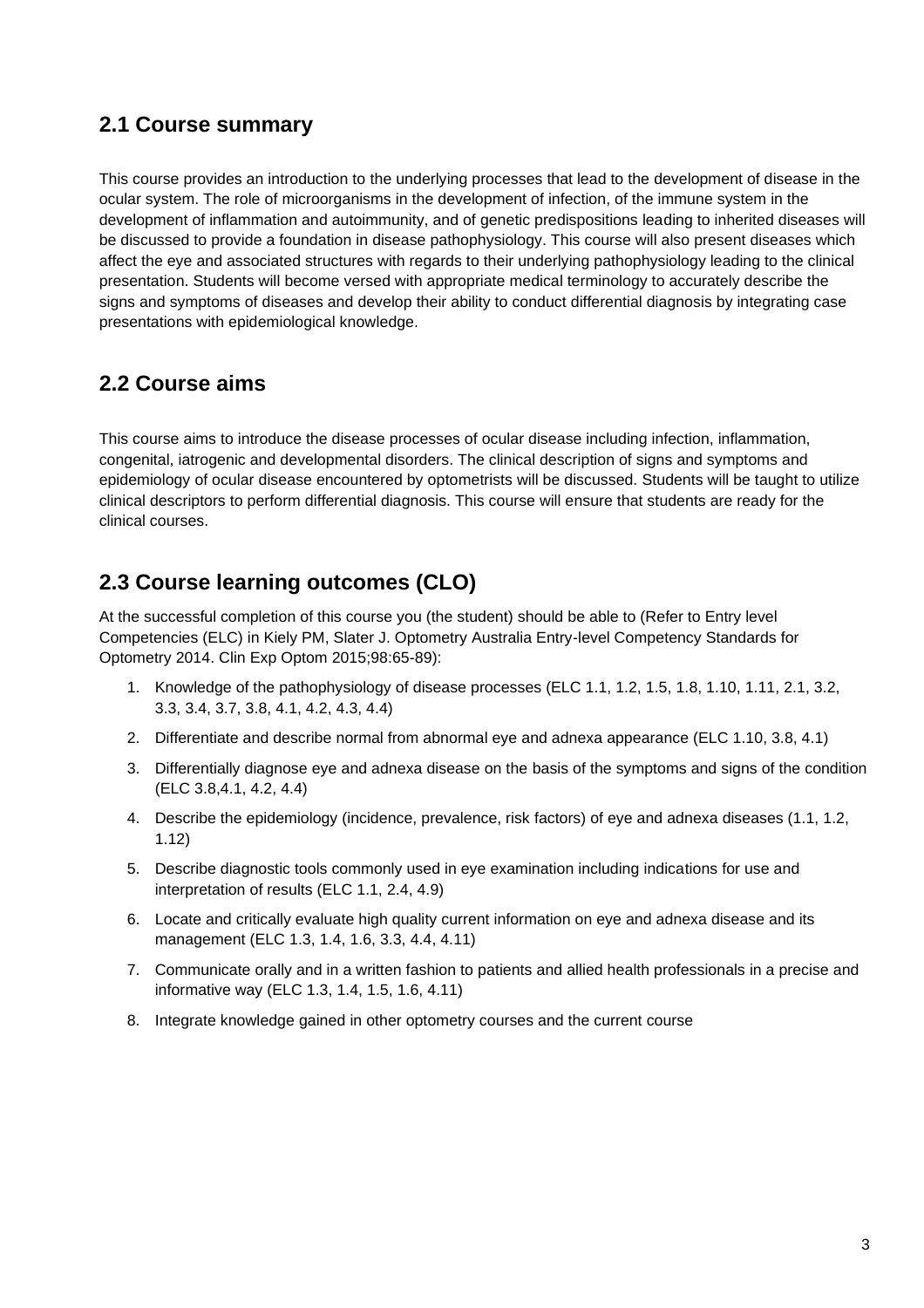### **2.4 Relationship between course and program learning outcomes and assessments**

*Program Learning Outcomes (PLO) (3181 – Vision Science* <http://www.handbook.unsw.edu.au/undergraduate/programs/2018/3181.html> *and 3182 - Vision Science/Clinical Optometry* <http://www.handbook.unsw.edu.au/undergraduate/programs/2018/3182.html>*) can be found on the UNSW Handbook*

| <b>Course</b><br>Learning<br><b>Outcome (CLO)</b>                                         | <b>LO Statement</b>                                                                                                                             | <b>Program Learning Outcome (PLO)</b>                 | <b>Related Tasks &amp;</b><br><b>Assessment</b> |
|-------------------------------------------------------------------------------------------|-------------------------------------------------------------------------------------------------------------------------------------------------|-------------------------------------------------------|-------------------------------------------------|
| CLO <sub>1</sub>                                                                          | Knowledge of the pathophysiology of disease processes (ELC 1.1, 1.2,<br>1.5, 1.8, 1.10, 1.11, 2.1, 3.2, 3.3, 3.4, 3.7, 3.8, 4.1, 4.2, 4.3, 4.4) | PLO 3181: 1, 2, 3, 7<br>PLO 3182: 1, 2, 3, 4, 5, 6, 8 | MCQ Tests, Fact<br>Sheets, PBL Sessions,        |
|                                                                                           |                                                                                                                                                 |                                                       | Final Exam                                      |
|                                                                                           | Differentiate and describe normal from abnormal eye and adnexa                                                                                  | PLO 3181: 1-7                                         | MCQ Tests, Fact                                 |
| CLO <sub>2</sub>                                                                          | appearance (ELC 1.10, 3.8, 4.1)                                                                                                                 | PLO 3182: 1-8                                         | Sheets, PBL Sessions,<br>Final Exam             |
| symptoms and signs of the condition (ELC 3.8,4.1, 4.2, 4.4)<br>CLO <sub>3</sub>           | Differentially diagnose eye and adnexa disease on the basis of the                                                                              | PLO 3181: 1-7                                         | MCQ Tests, Fact                                 |
|                                                                                           |                                                                                                                                                 | PLO 3182: 1-8                                         | Sheets, PBL Sessions,<br>Final Exam             |
|                                                                                           | Describe the epidemiology (incidence, prevalence, risk factors) of eye                                                                          | PLO 3181: 1, 2, 3, 6, 7                               | MCQ Tests, Fact                                 |
| CLO <sub>4</sub>                                                                          | and adnexa diseases (1.1, 1.2, 1.12)                                                                                                            | PLO 3182: 1, 2, 3, 4, 5, 6, 8                         | Sheets, PBL Sessions,<br>Final Exam             |
|                                                                                           | Describe diagnostic tools commonly used in eye examination including                                                                            | PLO 3181: 1-7                                         | MCQ Tests, Fact                                 |
| indications for use and interpretation of results (ELC 1.1, 2.4, 4.9)<br>CLO <sub>5</sub> |                                                                                                                                                 | PLO 3182: 1-8                                         | Sheets, PBL Sessions,<br><b>Final Exam</b>      |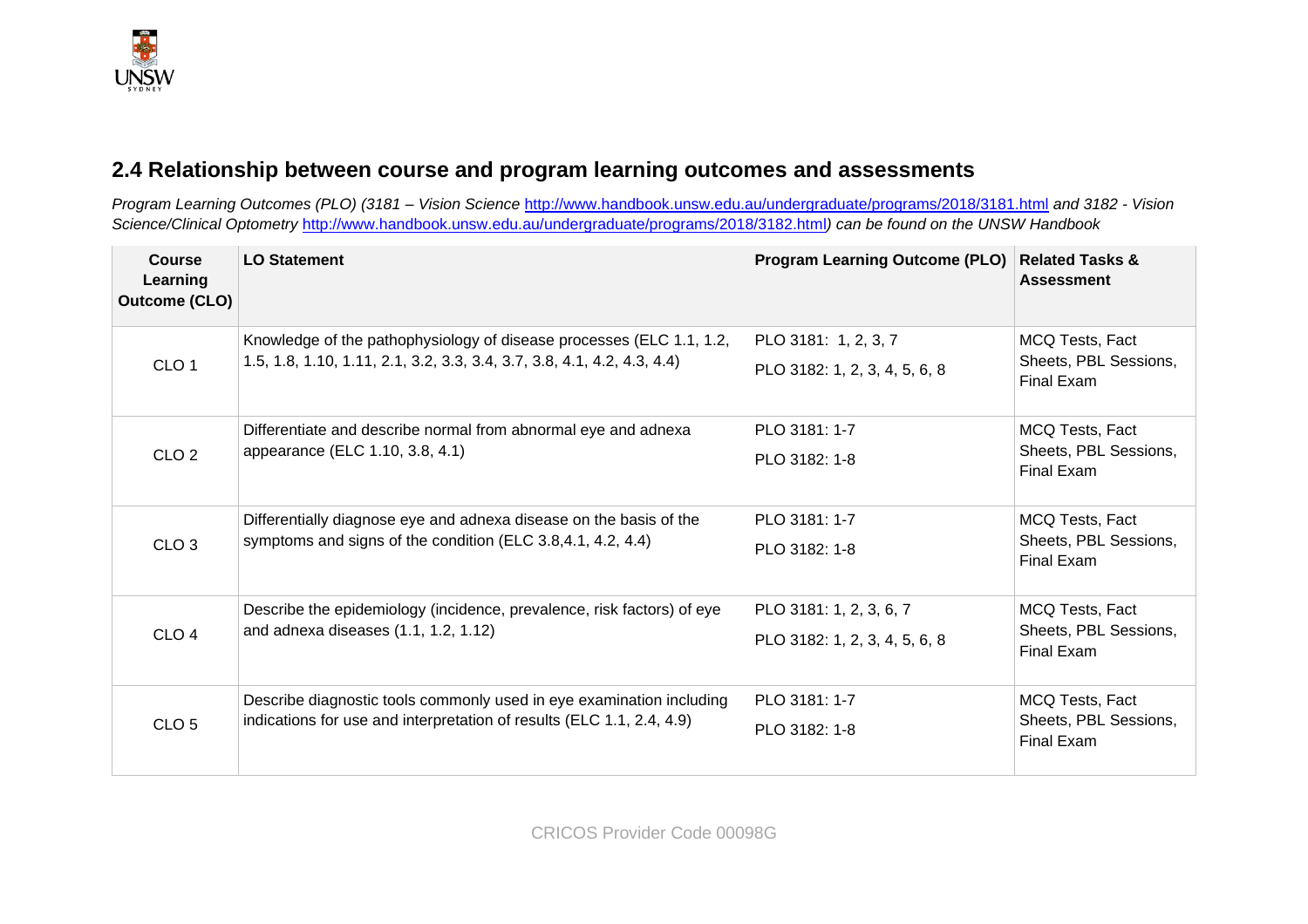| CLO <sub>6</sub> | Locate and critically evaluate high quality current information on eye and<br>adnexa disease and its management (ELC 1.3, 1.4, 1.6, 3.3, 4.4, 4.11)           | PLO 3181: 1-7<br>PLO 3182: 1-8                           | MCQ Tests, Fact<br>Sheets, PBL Sessions,<br><b>Final Exam</b> |
|------------------|---------------------------------------------------------------------------------------------------------------------------------------------------------------|----------------------------------------------------------|---------------------------------------------------------------|
| CLO <sub>7</sub> | Communicate orally and in a written fashion to patients and allied health<br>professionals in a precise and informative way (ELC 1.3, 1.4, 1.5, 1.6,<br>4.11) | PLO 3181: 1, 2, 3, 4, 6, 7<br>PLO 3182: 1, 2, 3, 6, 7, 8 | Fact Sheets, PBL<br>Sessions                                  |
| CLO <sub>8</sub> | Integrate knowledge gained in other optometry courses and the current<br>course                                                                               | PLO 3181: 1-8<br>PLO 3182: 1-8                           | MCQ Tests, Fact<br>Sheets, PBL Sessions,<br>Final Exam        |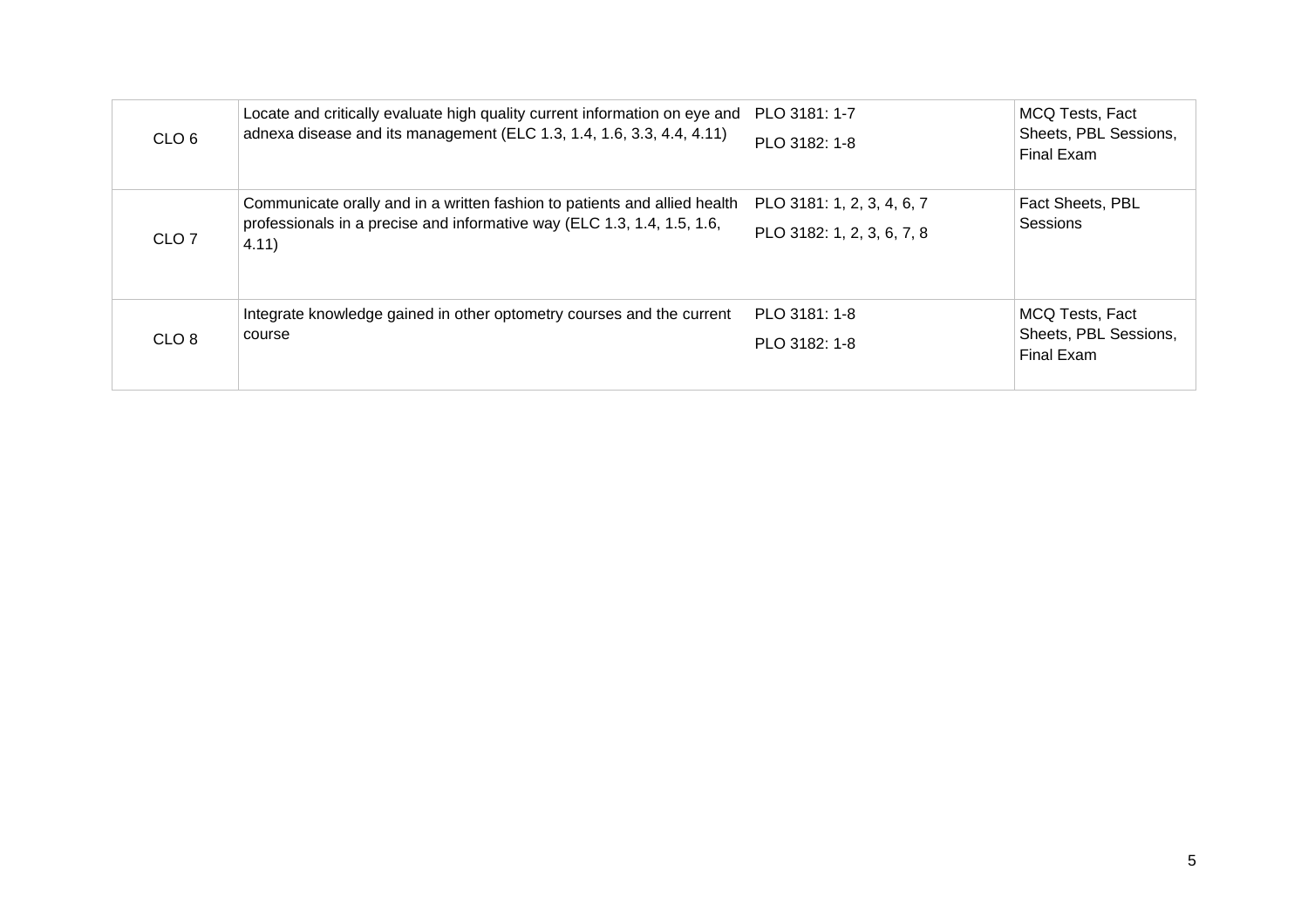

# **3. Strategies and approaches to learning**

#### **3.1 Learning and teaching activities**

To maximise learning effectiveness, a number of strategies are used in this course to encourage critical thinking and deep learning of the topics and issues. This course consists of a combination of didactic, group tutorials and self-directed home study. Throughout this course we will use:

- The course content to develop clinical diagnostic strategies
- Practical classes and case examples to develop your ability to source and select relevant, recent, evidence-based literature
- Class discussions to develop your ability to critically review the literature and your knowledge of seminal Ocular Diseases papers
- Formal evaluations to continuously evaluate your differential diagnosis skills
- Invited lecturers to develop multi-disciplinary management strategies and discuss broader issues relating to disability, public health, and co-management

The Moodle component of this course provides access to course notes, compulsory and optional readings, useful on-line resources, additional case reports and a venue for optional student on-line discussions.

| <b>Expectations of</b> | <b>Attendance</b>                                                                                                                                                                                                                                                                                                                                                                                                                                                                              |
|------------------------|------------------------------------------------------------------------------------------------------------------------------------------------------------------------------------------------------------------------------------------------------------------------------------------------------------------------------------------------------------------------------------------------------------------------------------------------------------------------------------------------|
| <b>Students</b>        | Some components of this course are compulsory, and you are expected to attend.<br>Attendance at compulsory course components will be monitored by taking a roll /<br>asking attendees to sign an attendance register. You may lose marks from your<br>final course mark for non-attendance unless you submit an application for special<br>consideration and provide appropriate documentation.                                                                                                |
|                        | The compulsory course components, and the justification for their compulsory<br>nature, are as follows:                                                                                                                                                                                                                                                                                                                                                                                        |
|                        | All examinations must be attended to be given a grade and to evaluate<br>progression through this course.                                                                                                                                                                                                                                                                                                                                                                                      |
|                        | Attendance registers:                                                                                                                                                                                                                                                                                                                                                                                                                                                                          |
|                        | In courses where signature on an attendance register is used to monitor<br>attendance, all enrolled students must provide a specimen signature on a central<br>School register by the end of the first week of semester. The central register will<br>be overseen by Dr Dale Larden/Paul Zytnik. Please bring your student card with<br>you when providing your specimen signature. Only one variant of your signature<br>may be used on the central register and on all attendance registers. |

### **3.2 Expectations of students**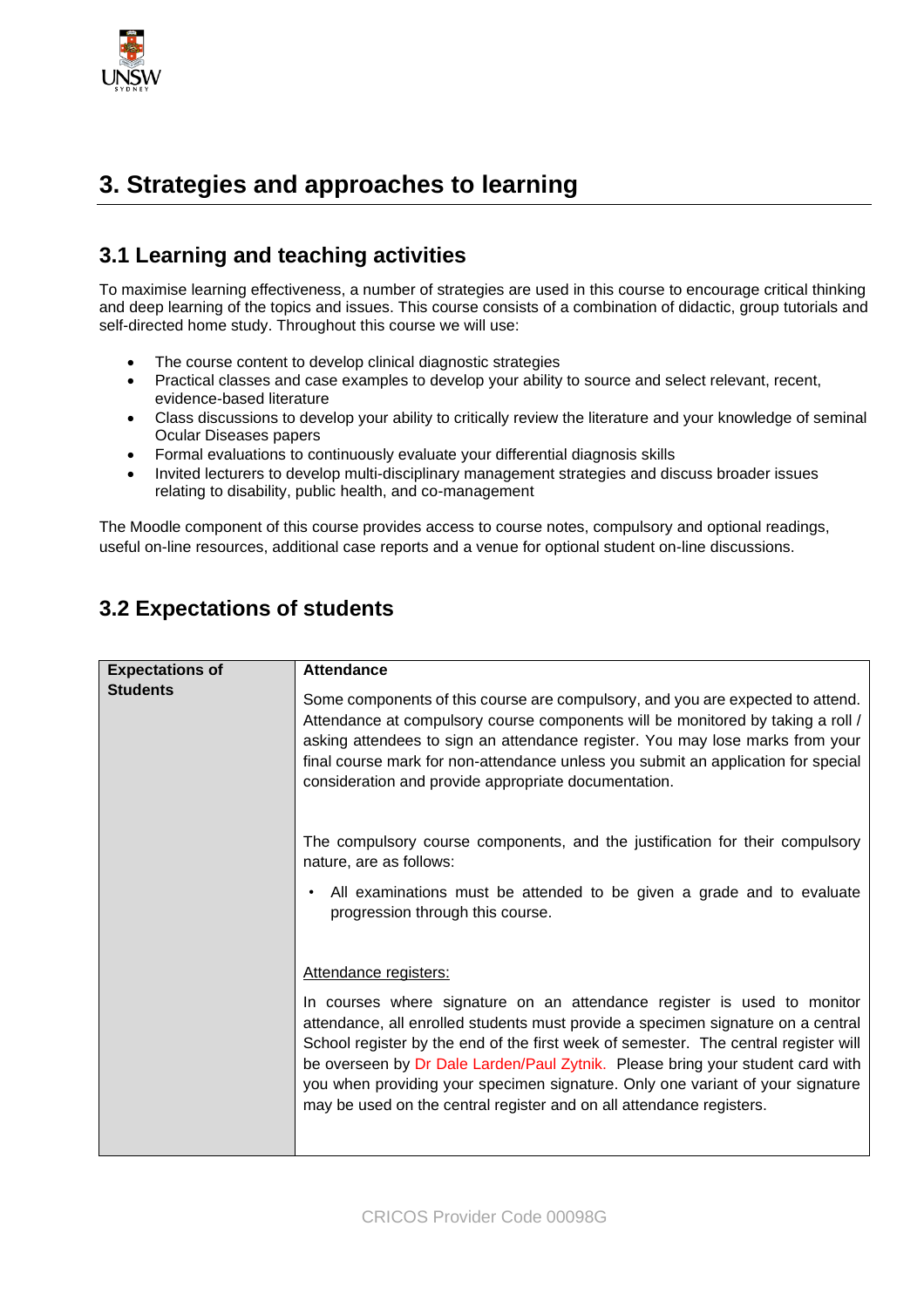| If your signature does not appear on an attendance register for a compulsory<br>course component, or if the signature on the attendance register does not match<br>the signature on the central register, it will be assumed that you were absent from<br>the compulsory course component.                                   |
|------------------------------------------------------------------------------------------------------------------------------------------------------------------------------------------------------------------------------------------------------------------------------------------------------------------------------|
| Attempts to falsify the central register or attendance registers will be managed<br>under UNSW Student Misconduct Procedures:<br>https://www.gs.unsw.edu.au/policy/documents/studentmisconductprocedures.pdf                                                                                                                 |
| The University uses email as an official form of communication for students. All<br>UNSW students have their own email account. The School of Optometry and<br>Vision Science will also make use of this form of communication.                                                                                              |
| It is extremely important that you know how to use your Zmail and ensure that you<br>check it regularly. You are advised to link your official UNSW email address to<br>your habitual email address (e.g. hotmail). You will miss out on vital information<br>from the School and University if you do not check your Zmail. |
| For more information or if you are having connection or access problems, see:                                                                                                                                                                                                                                                |
| <b>IT Service Centre</b>                                                                                                                                                                                                                                                                                                     |
| https://www.myit.unsw.edu.au/                                                                                                                                                                                                                                                                                                |
| Telephone: 02 9385 1333                                                                                                                                                                                                                                                                                                      |
| Contact Us: https://www.myit.unsw.edu.au/contact-us                                                                                                                                                                                                                                                                          |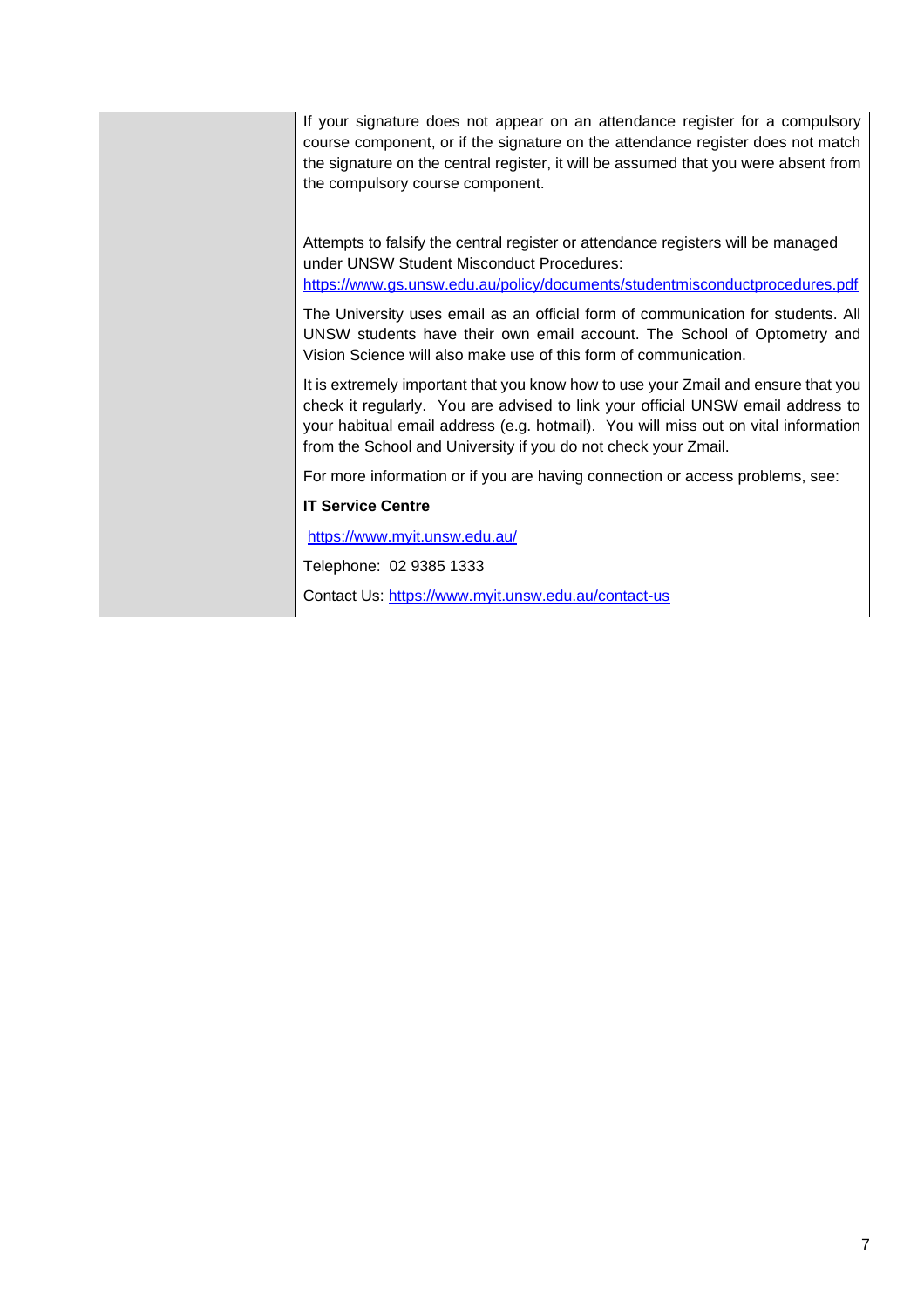

## **4. Course schedule and structure**

Some of this information is available on the **Online Handbook**<sup>1</sup> and the **UNSW Timetable**<sup>2</sup>.

| Week    | <b>Online Live Webinar Monday 9-10AM</b>                                               | Pre-recorded lectures (Moodle)/Evaluations                                                                                                                                                                                        | <b>Practical/PBL</b> |
|---------|----------------------------------------------------------------------------------------|-----------------------------------------------------------------------------------------------------------------------------------------------------------------------------------------------------------------------------------|----------------------|
| Week 1  | Webinar 1<br>Introduction                                                              | Introduction to Microbiology<br>Basics of Microbiology and Pathogenesis - Bacteria, Viruses,<br>Fungi, Protozoa<br>Disinfection, Infection control, Vaccination, Antibiotics<br>Terminology, Pathogenesis, Differential Diagnosis |                      |
| Week 2  | Webinar 2<br>Microbiology, Immunology and Differential Diagnosis<br>Parthu Kalaiselvan | Anatomy review, signs and symptoms, directed investigations<br><b>Eyelids and Eyelashes</b>                                                                                                                                       |                      |
| Week 3  | Webinar 3<br>Directed Investigations, Eyelids and Eyelashes<br>Parthu Kalaiselvan      | Lacrimal System<br><b>Orbital Disorders</b><br>Conjunctiva                                                                                                                                                                        | <b>Practical 1</b>   |
| Week 4  | Webinar 4<br>Lacrimal System, Orbit and Conjunctiva<br>Parthu Kalaiselvan              | <b>Pupil Reactions</b><br>Iris and Ciliary Body<br><b>Corneal Ectasias</b><br>Midterm Test 1 - Wednesday 9th March 2022 2PM-3PM                                                                                                   |                      |
| Week 5  | Webinar 5<br>Pupils, Iris and Ciliary Body<br>Parthu Kalaiselvan                       | Corneal Infection<br><b>Corneal Herpetic Disease</b><br><b>Corneal Dystrophies</b><br>Corneal Inflammation                                                                                                                        |                      |
| Week 6  | <b>No Webinar</b>                                                                      |                                                                                                                                                                                                                                   |                      |
| Week 7  | Webinar 6<br>Corneal Infection and Inflammation<br>Parthu Kalaiselvan                  | <b>Uveitis</b>                                                                                                                                                                                                                    | <b>Practical 2</b>   |
| Week 8  | Webinar 7<br><b>Uveitis</b><br>Parthu Kalaiselvan                                      | Trauma<br>Lens<br>Episclera/Sclera<br>Midterm Test 2 - Wednesday 6th April 2022 2PM-3PM                                                                                                                                           |                      |
| Week 9  | Webinar 8<br>Lens, Surgery, Trauma<br>Parthu Kalaiselvan                               | <b>Cataract Surgery</b><br><b>Refractive Surgery</b><br>Dry Eye                                                                                                                                                                   | <b>Practical 3</b>   |
| Week 10 | Easter Monday - No Webinar                                                             | Red Eye and Emergencies<br>Revision                                                                                                                                                                                               |                      |

<sup>1</sup> UNSW Virtual Handbook[: http://www.handbook.unsw.edu.au,](http://www.handbook.unsw.edu.au/) <sup>2</sup> UNSW Timetable:<http://www.timetable.unsw.edu.au/>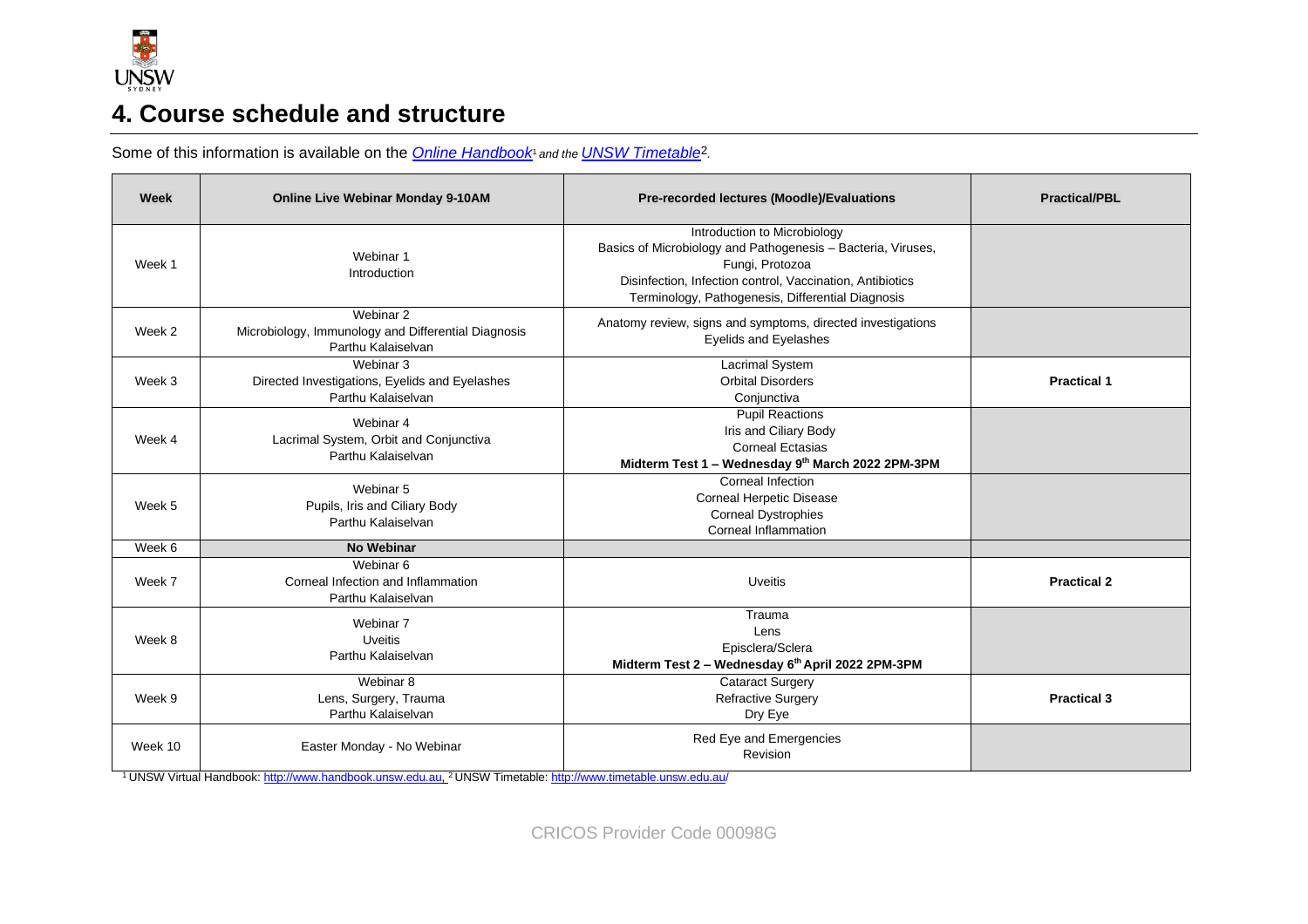

# **5. Assessment**

#### **5.1 Assessment tasks**

| <b>Task</b>                                 | Length     | % of total mark | Due Date          |
|---------------------------------------------|------------|-----------------|-------------------|
| Midterm Test 1                              | 1 hour     | 15%             | See<br>Schedule   |
| Midterm Test 2                              | 1 hour     | 15%             | See<br>Schedule   |
| Tutorials/ Practicals - Disease Fact Sheets | N/A        | 15%             | See<br>Schedule   |
| Final exam                                  | <b>TBA</b> | 55%             | T1 Exam<br>Period |

#### **Further information**

UNSW grading system[: student.unsw.edu.au/grades](https://student.unsw.edu.au/grades)

UNSW assessment policy[: Assessment Policy](https://www.gs.unsw.edu.au/policy/documents/assessmentpolicy.pdf)

UNSW assessment information[: student.unsw.edu.au/assessment](https://student.unsw.edu.au/assessment)

IMPORTANT: **Assessments may cover** *ANY* **part of the course unless otherwise indicated. In addition, assessment may cover any aspect of assumed knowledge specifically or indirectly for this course.**

- 1. **Midterm Tests:** There will be 2 Midterm tests that are each worth 15% of your Final Mark. Knowledge-specific questions and clinical cases (including images) may be included in this assessment. Information regarding cases may also be presented including patient history, signs and symptoms; clinical and histopathologic appearance can also be included as appropriate. This assessment will help you continue to further develop in-depth course knowledge and a capacity for analytical and critical thinking and for creative problem solving.
- 2. **Tutorials and Disease Fact Sheets:** Tutorial classes are held 3 times during session (Weeks 3, 7 and 9). Each Disease Fact Sheet is worth 15%. Tutorials will be held in BB. The class has been divided into eight groups and each group assigned practical classes times. In groups students will be allocated anterioer segment eye diseases to work on. Students will have one hour to work on disease fact sheet in a group. During the second hour, a number of groups (4 on average), selected randomly, will present their disease fact sheet to the rest of the class. The disease fact sheet will contain details on the signs, symptoms, pathogenesis, epidemiology, differential diagnoses, a multiple choice question and references related to your assigned disease. After the presentation, the presenting group will answer questions from their peers and lecturers. A group mark will be assigned for each team. Attendance at these three tutorials is compulsory.
- 3. **Final exam:** The final exam will be a comprehensive review of **ALL** material covered in this session. The exam may be a combination of multiple choice and extended matching. Pass on the exam is set at 50% or greater. You **MUST** pass the final examination to pass this course. **Students who fail the final exam will be given a maximum overall grade of UF for this course**. This assessment will help you develop an ability to engage in independent and reflective learning, an ability to integrate the range of ocular diseases information into a useful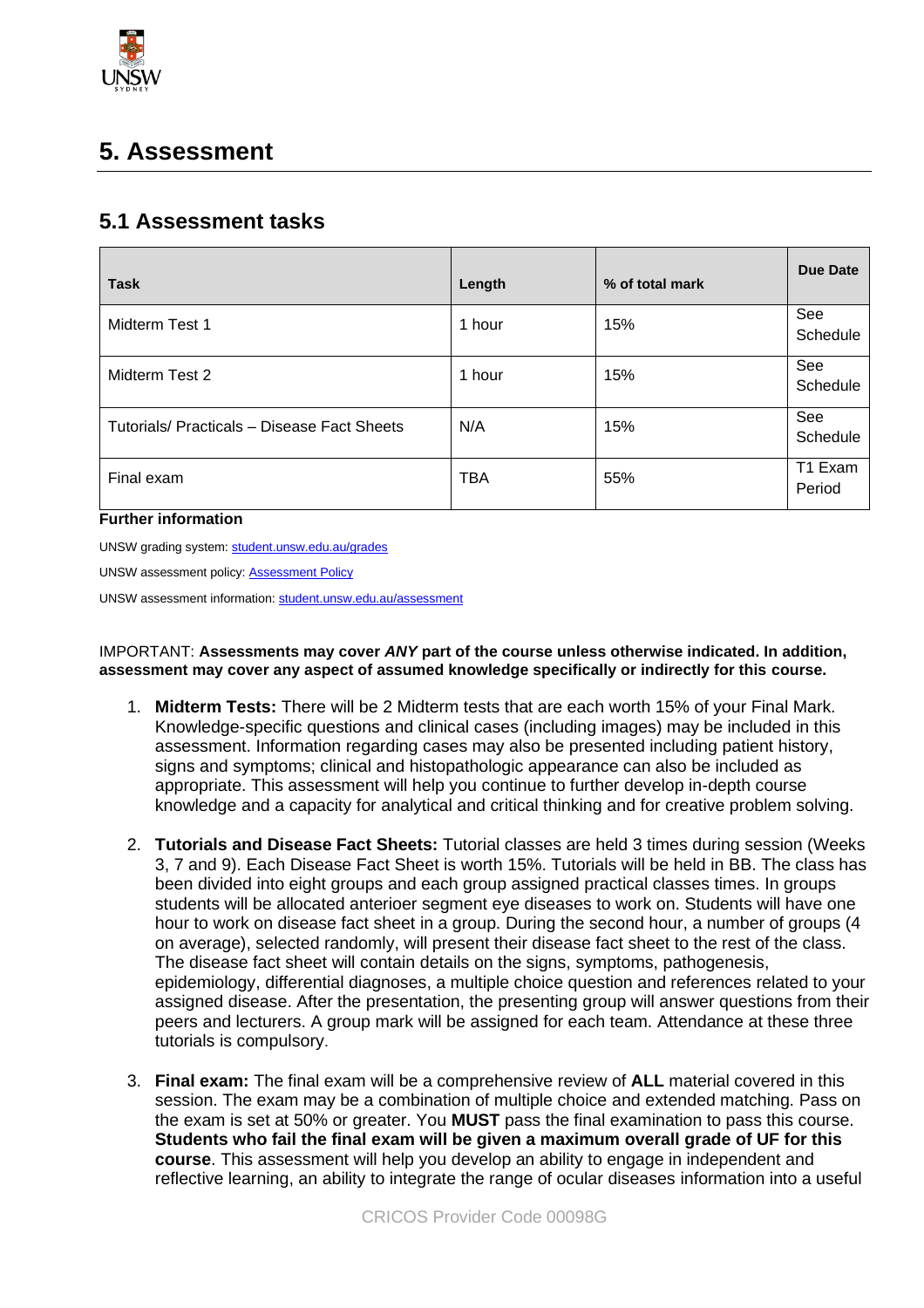clinical practice tool and help ensure that you are competent to proceed into in future courses in the Vision Science and Optometry program.

The course coordinator is responsible for the calculation of provisional composite marks and a recommendation for action for each student. The Examination Committee comprising senior members of the Faculty and which is chaired by the Head of the School of Optometry and Vision Science at UNSW meet to review the provisional marks. The Examination Committee meets at the end of each session or at other times in extraordinary circumstances and grades are awarded according to the UNSW assessment policy [\(https://student.unsw.edu.au/assessment\)](https://student.unsw.edu.au/assessment). Final composite marks are released to the student via email and myUNSW and students are notified of results and need for possible supplementary examinations [\(https://student.unsw.edu.au/results](https://student.unsw.edu.au/results) and [https://student.unsw.edu.au/academic-transcript\)](https://student.unsw.edu.au/academic-transcript).

All submissions, including late submissions, are subject to the School of Optometry and Vision Science Policy on Submission of Assignments

[\(https://www.optometry.unsw.edu.au/files/sovs\\_policy\\_for\\_submission\\_of\\_assign\\_28\\_2\\_18.pdf\)](https://www.optometry.unsw.edu.au/files/sovs_policy_for_submission_of_assign_28_2_18.pdf)

| <b>Task</b>                | <b>Assessment Criteria</b>                                                                                          |
|----------------------------|---------------------------------------------------------------------------------------------------------------------|
| Midterm Test 1             | Accurate response                                                                                                   |
| Midterm Test 2             | Accurate response                                                                                                   |
| <b>Disease Fact Sheets</b> | Ability to source literature, clarity, succinctness, appropriateness<br>and accuracy of answers (verbal or written) |
| Final exam                 | Accurate response                                                                                                   |

#### **5.2 Assessment criteria and standards**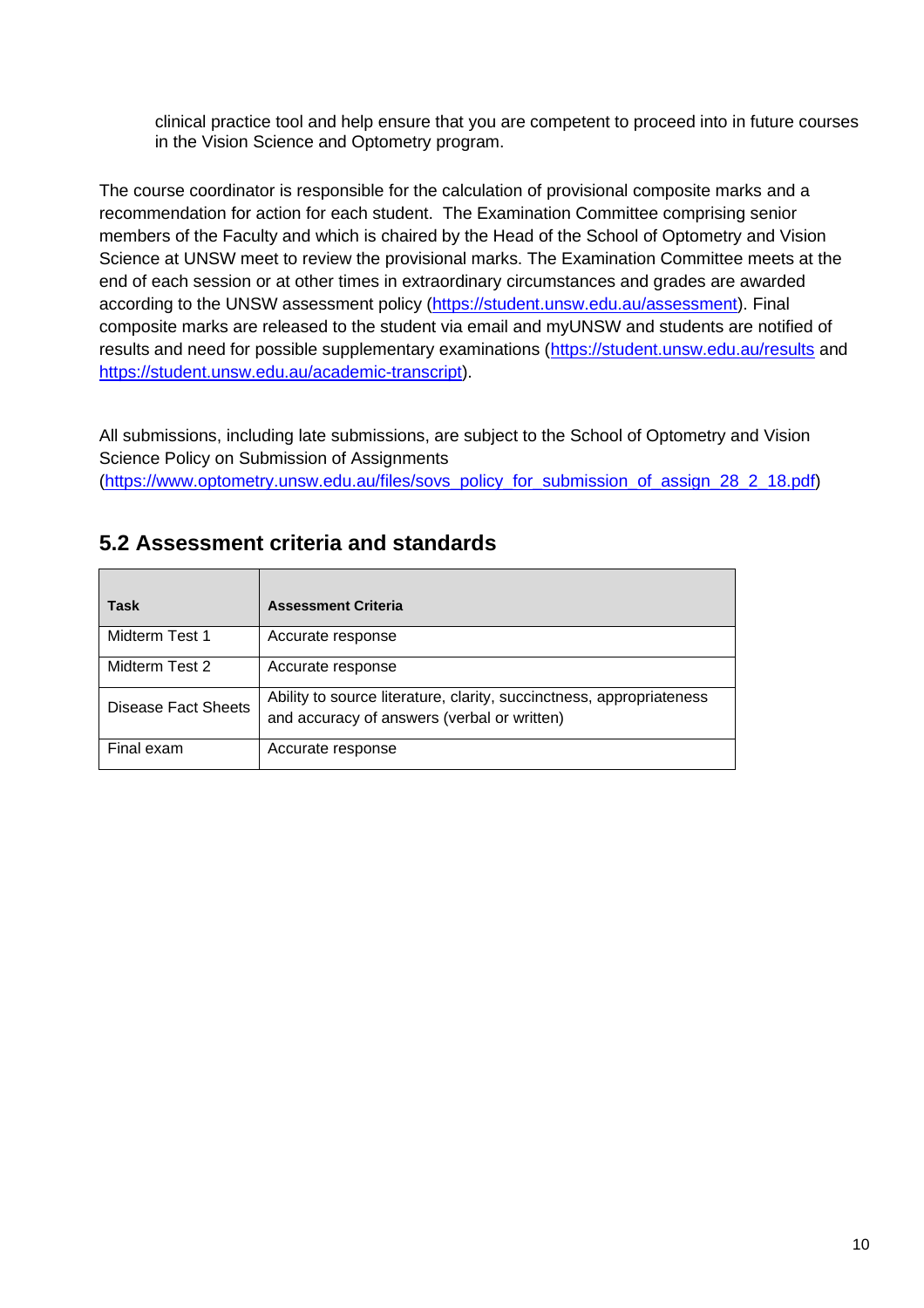# **5.3 Submission of assessment tasks**

|                               | Assignments should be submitted via Moodle (electronic submission).                                                                                                                                                                                                                                                    |  |
|-------------------------------|------------------------------------------------------------------------------------------------------------------------------------------------------------------------------------------------------------------------------------------------------------------------------------------------------------------------|--|
|                               | This includes completed laboratory reports and logs which should be<br>scanned/photographed and submitted via Moodle.                                                                                                                                                                                                  |  |
|                               | If your assignment requires submission of a pair of glasses/contact lenses, these may be                                                                                                                                                                                                                               |  |
| <b>Assignment Submissions</b> | submitted via the Assignment submission box at the Student Enguiry office (North Wing,<br>Rupert Myers Building, Room 3.003), however the accompanying report should be<br>submitted via Moodle.                                                                                                                       |  |
|                               | Marked assignments can be collected from the:                                                                                                                                                                                                                                                                          |  |
|                               | School Enquiry office during counter opening hours.<br>$\bullet$<br>You must show a valid student card to do this.                                                                                                                                                                                                     |  |
|                               | The School Policy on Submission of Assignments (including penalties for late<br>assignments) and the Assignment Attachment Sheet are available from the School office<br>(RMB3.003) and the School website at:<br>https://www.optometry.unsw.edu.au/study/undergraduate-degrees/important-information-<br>and-policies |  |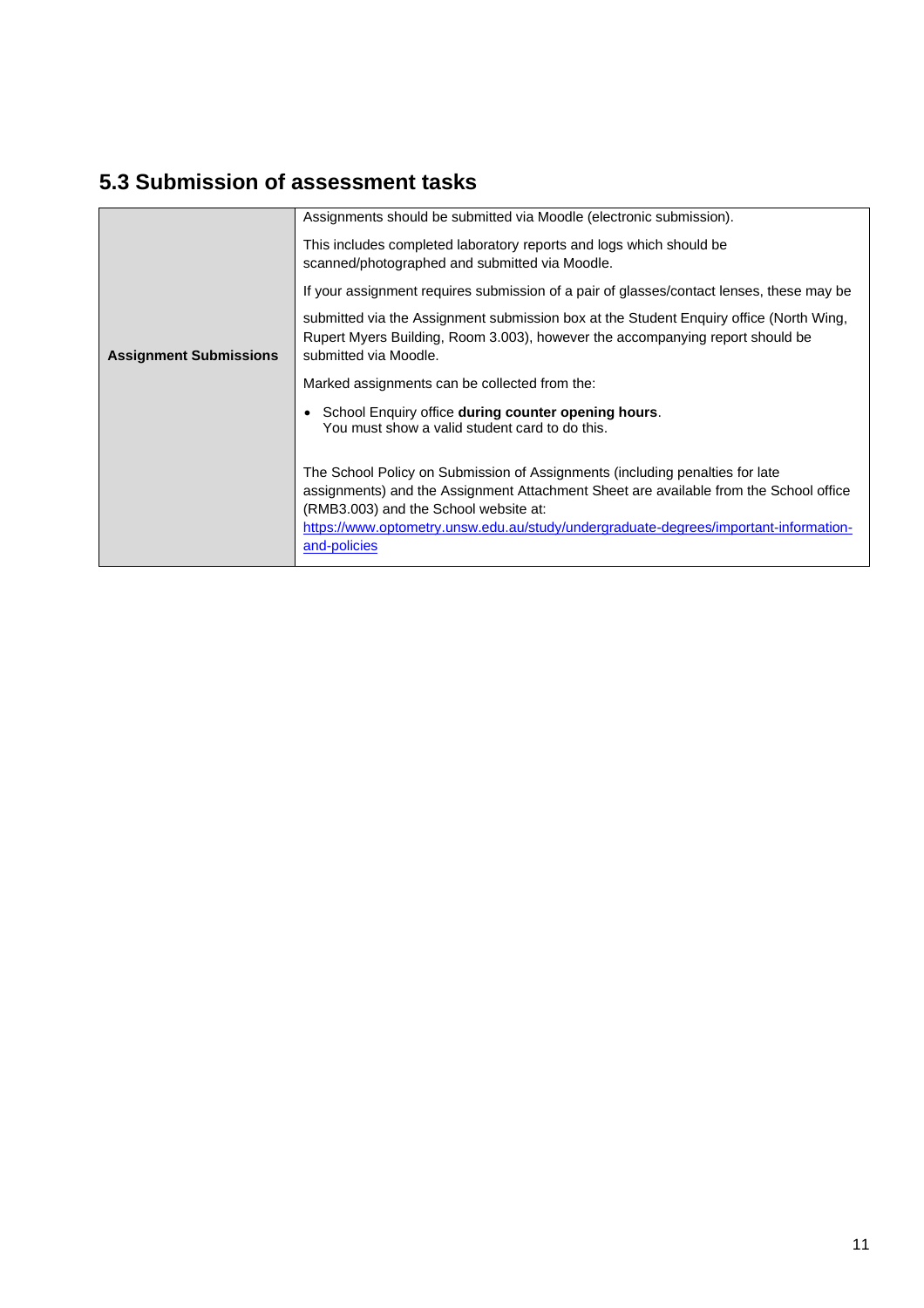| <b>Assessment Procedures</b>                  | <b>SCHOOL OF OPTOMETRY AND VISION</b><br><b>SCIENCE, UNSW</b>                                                                                                                                                                                                                                                                                                                                                                                                                                                                                                                                                                                                                                                                                                                                                                                                                                                                                                           |
|-----------------------------------------------|-------------------------------------------------------------------------------------------------------------------------------------------------------------------------------------------------------------------------------------------------------------------------------------------------------------------------------------------------------------------------------------------------------------------------------------------------------------------------------------------------------------------------------------------------------------------------------------------------------------------------------------------------------------------------------------------------------------------------------------------------------------------------------------------------------------------------------------------------------------------------------------------------------------------------------------------------------------------------|
| <b>UNSW Assessment</b><br>Policy <sup>1</sup> | <b>SUPPLEMENTARY EXAMINATION</b><br><b>INFORMATION, 2022</b>                                                                                                                                                                                                                                                                                                                                                                                                                                                                                                                                                                                                                                                                                                                                                                                                                                                                                                            |
|                                               | <b>SPECIAL CONSIDERATION</b><br>On some occasions, sickness, misadventure or other circumstances beyond your control may<br>prevent you from completing a course requirement, such as attending a formal end of<br>semester examination. In these cases you may apply for Special Consideration. UNSW<br>operates under a Fit to Sit/ Submit rule for all assessments. If a student wishes to<br>submit an application for special consideration for an exam or assessment, the<br>application must be submitted prior to the start of the exam or before an assessment<br>is submitted. If a student sits the exam/ submits an assignment, they are declaring<br>themselves well enough to do so. The application must be made via Online Services in<br>myUNSW. Log into myUNSW and go to My Student Profile tab > My Student Services ><br>Online Services > Special Consideration and attach student's supporting documentation<br>(such as a medical certificate). |
|                                               | <b>CHRONIC ISSUES AND PRE-EXISTING CONDITIONS</b>                                                                                                                                                                                                                                                                                                                                                                                                                                                                                                                                                                                                                                                                                                                                                                                                                                                                                                                       |
|                                               | If you have chronic issues and pre-existing conditions, we recommend you apply for<br>Educational adjustments for disability support through Disability Services.<br>Register for Equitable Learning Support (formerly Disability Support Services) at<br>https://student.unsw.edu.au/els/register                                                                                                                                                                                                                                                                                                                                                                                                                                                                                                                                                                                                                                                                      |
|                                               | Absence from a final examination is a serious matter, normally resulting in a Fail (FL) grade. If you<br>are medically unfit to attend an examination, YOU MUST CONTACT THE SCHOOL<br>DIRECTLY ON THE DAY OF THE EXAMINATION TO ADVISE OF THIS (telephone 029385<br>4639.<br>email: optometry@unsw.edu.au). You must also submit a Request for Special Consideration<br>application as detailed on the UNSW website: https://student.unsw.edu.au/special-<br>consideration                                                                                                                                                                                                                                                                                                                                                                                                                                                                                              |
|                                               | It is the responsibility of the student to consult the web site or noticeboard to ascertain<br>whether they have supplementary examinations. This information WILL NOT be conveyed<br>in ANY other manner. Interstate, overseas or any other absence cannot be used as an<br>excuse.                                                                                                                                                                                                                                                                                                                                                                                                                                                                                                                                                                                                                                                                                    |
|                                               | This information will be available on the School web site at https://www.optometry.unsw.edu.au/<br>(do not confuse the School website with the myUNSW website) and posted on the notice board<br>on Level 3. This information will be available as soon as possible after the School Examination<br>Committee meeting.                                                                                                                                                                                                                                                                                                                                                                                                                                                                                                                                                                                                                                                  |
|                                               | <b>SUPPLEMENTARY</b><br><b>EXAMINATIONS FOR</b><br>2022 WILL BE HELD<br><b>AS FOLLOWS:</b> FOR<br>TERM 1:<br>STAGE 1-4* COURSES: WEDNESDAY, 18 MAY 2022 - FRIDAY, 20 MAY<br>$\bullet$<br>2022<br>THERE WILL BE NO SUPPLEMENTARY EXAMINATIONS FOR STAGE 5                                                                                                                                                                                                                                                                                                                                                                                                                                                                                                                                                                                                                                                                                                                |
|                                               | <b>STUDENTS IN TERM 1 2022</b>                                                                                                                                                                                                                                                                                                                                                                                                                                                                                                                                                                                                                                                                                                                                                                                                                                                                                                                                          |
|                                               | <b>FOR TERM 2:</b><br>STAGE 1-4 COURSES: WEDNESDAY, 31 AUGUST 2022 - FRIDAY, 2<br>$\bullet$<br><b>SEPTEMBER 2022</b><br>THERE WILL BE NO SUPPLEMENTARY EXAMINATIONS FOR STAGE 5<br>٠<br><b>STUDENTS IN TERM 22022</b>                                                                                                                                                                                                                                                                                                                                                                                                                                                                                                                                                                                                                                                                                                                                                   |
|                                               |                                                                                                                                                                                                                                                                                                                                                                                                                                                                                                                                                                                                                                                                                                                                                                                                                                                                                                                                                                         |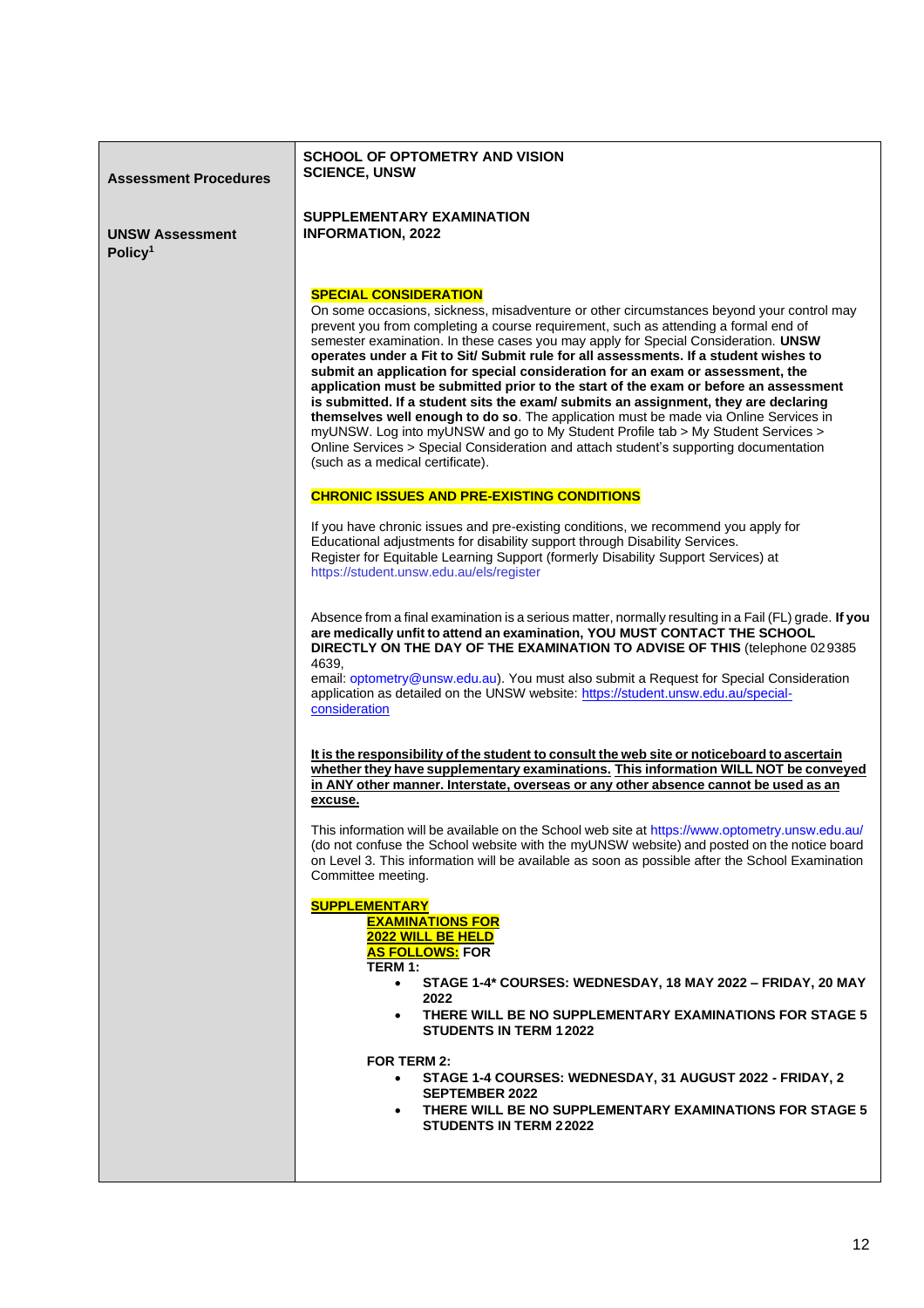|                                | FOR TERM 3:<br>STAGE 5 COURSES ONLY: DURING THE WEEK OF MONDAY, 12<br>$\bullet$<br>DECEMBER 2022 - FRIDAY, 16 DECEMBER 2022<br>STAGE 1-4* COURSES: WEDNESDAY, 14 DECEMBER 2022 - FRIDAY,<br>$\bullet$<br><b>16 DECEMBER 2022</b>                                                                                                                                                                                                                                                                                 |
|--------------------------------|------------------------------------------------------------------------------------------------------------------------------------------------------------------------------------------------------------------------------------------------------------------------------------------------------------------------------------------------------------------------------------------------------------------------------------------------------------------------------------------------------------------|
|                                | Supplementary examinations will be held at the scheduled time only. If students who are granted<br>supplementary examinations do not attend, a failure will be recorded for that course. Students<br>should not make travel arrangements, or any other commitments, before establishing<br>whether or not they have supplementary examinations. Ignorance of these procedures,<br>interstate, overseas or any other absence will not be accepted as an excuse. But usual<br>Special Consideration still applies. |
|                                | If additional assessment is not scheduled, this does NOT indicate whether or not a student has<br>passed or failed the course. Results will be received in the usual way. Please do not contact the<br>School in this regard.                                                                                                                                                                                                                                                                                    |
|                                | Please note the above applies to OPTM and VISN courses only. Any information on<br>supplementary examinations for servicing courses (e.g. CHEM****) is the responsibility of the<br>School conducting the course.                                                                                                                                                                                                                                                                                                |
|                                | * Stage 4 includes courses in the first year of the MClinOptom program.                                                                                                                                                                                                                                                                                                                                                                                                                                          |
|                                | School of Optometry and Vision Science, UNSW, 23 November 2021                                                                                                                                                                                                                                                                                                                                                                                                                                                   |
|                                |                                                                                                                                                                                                                                                                                                                                                                                                                                                                                                                  |
| <b>1UNSW Assessment Policy</b> |                                                                                                                                                                                                                                                                                                                                                                                                                                                                                                                  |

## **5.4. Feedback on assessment**

|                            | <b>Feedback</b> |                                    |                                             |
|----------------------------|-----------------|------------------------------------|---------------------------------------------|
| <b>Task</b>                | <b>WHO</b>      | <b>WHEN</b>                        | <b>HOW</b>                                  |
| Midterm Test 1             | AHui            | Within 2 weeks after<br>submission | Marks                                       |
| Midterm Test 2             | <b>AHui</b>     | Within 2 weeks after<br>submission | Marks                                       |
| <b>Disease Fact Sheets</b> | AHui            | Within 2 weeks after<br>submission | Verbal, marks and written<br>group feedback |
| Final exam                 | AHui            | <b>Official Grades</b>             | Exams section notification                  |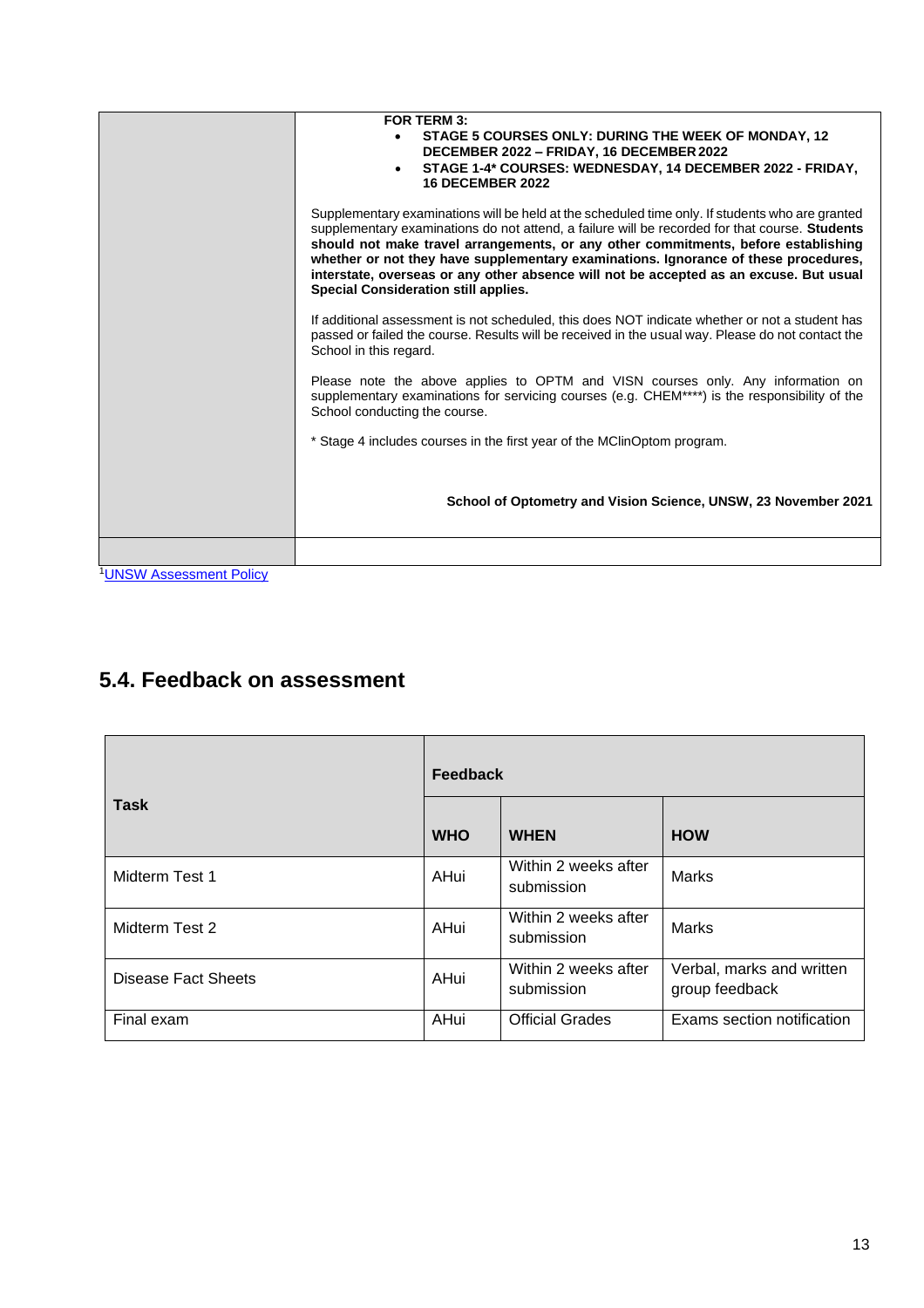

# **6. Academic integrity, referencing and plagiarism**

**Referencing** is a way of acknowledging the sources of information that you use to research your assignments. You need to provide a reference whenever you draw on someone else's words, ideas or research. Not referencing other people's work can constitute plagiarism.

Further information about referencing styles can be located at [student.unsw.edu.au/referencing](https://student.unsw.edu.au/referencing)

**Academic integrity** is fundamental to success at university. Academic integrity can be defined as a commitment to six fundamental values in academic pursuits**:** honesty, trust, fairness, respect, responsibility and courage.<sup>2</sup> At UNSW, this means that your work must be your own, and others' ideas should be appropriately acknowledged. If you don't follow these rules, plagiarism may be detected in your work.

Further information about academic integrity and **plagiarism** can be located at:

- The *Current Students* site [student.unsw.edu.au/plagiarism](https://student.unsw.edu.au/plagiarism)*,* and
- The *ELISE* training site **[subjectguides.library.unsw.edu.au/elise](http://subjectguides.library.unsw.edu.au/elise)**

The *Conduct and Integrity Unit* provides further resources to assist you to understand your conduct obligations as a student: [student.unsw.edu.au/conduct.](https://student.unsw.edu.au/conduct)

2 International Center for Academic Integrity, 'The Fundamental Values of Academic Integrity', T. Fishman (ed), Clemson University, 2013.

#### **7. Readings and resources**

#### **Set Texts:**

Salmon, John F. *Kanski's Clinical Ophthalmology: A Systematic Approach*. 9th ed. New York: Elsevier/Saunders, 2020.

*This textbook is a comprehensive Ocular Disease Atlas that later becomes an excellent everyday resource in your clinical practice. You can purchase this book through the UNSW bookshop. A copy is held at the UNSW library.* 

Bagheri, Nika, Brynn N. Wajda, Charles M. Calvo, Alia K. Durrani, Mark A. Friedberg, Christopher J. Rapuano, Wills Eye Hospital, and Ovid Technologies, Inc. *The Wills Eye Manual: Office and Emergency Room Diagnosis and Treatment of Eye Disease*, 2017.

*This textbook is a critical reference to aid in the diagnosis, differential diagnosis and management of ocular diseases.*

**The following are recommended textbooks rather than prescribed**:

Bruce, Adrian S., and Michael S. Loughnan. *Anterior Eye Disease and Therapeutics A-Z*, 2011.

Forrester, John V., Andrew D. Dick, Paul G. McMenamin, Fiona Roberts, and Eric Pearlman. *The Eye: Basic Sciences in Practice*. 4th ed. 2016.

Stapleton, Fiona., and British Contact Lens Association. *The Anterior Eye and Therapeutics: Diagnosis and Management*, 2003.

Yanoff, Myron, and Joseph W. Sassani. *Ocular Pathology*. Seventh ed. 2015.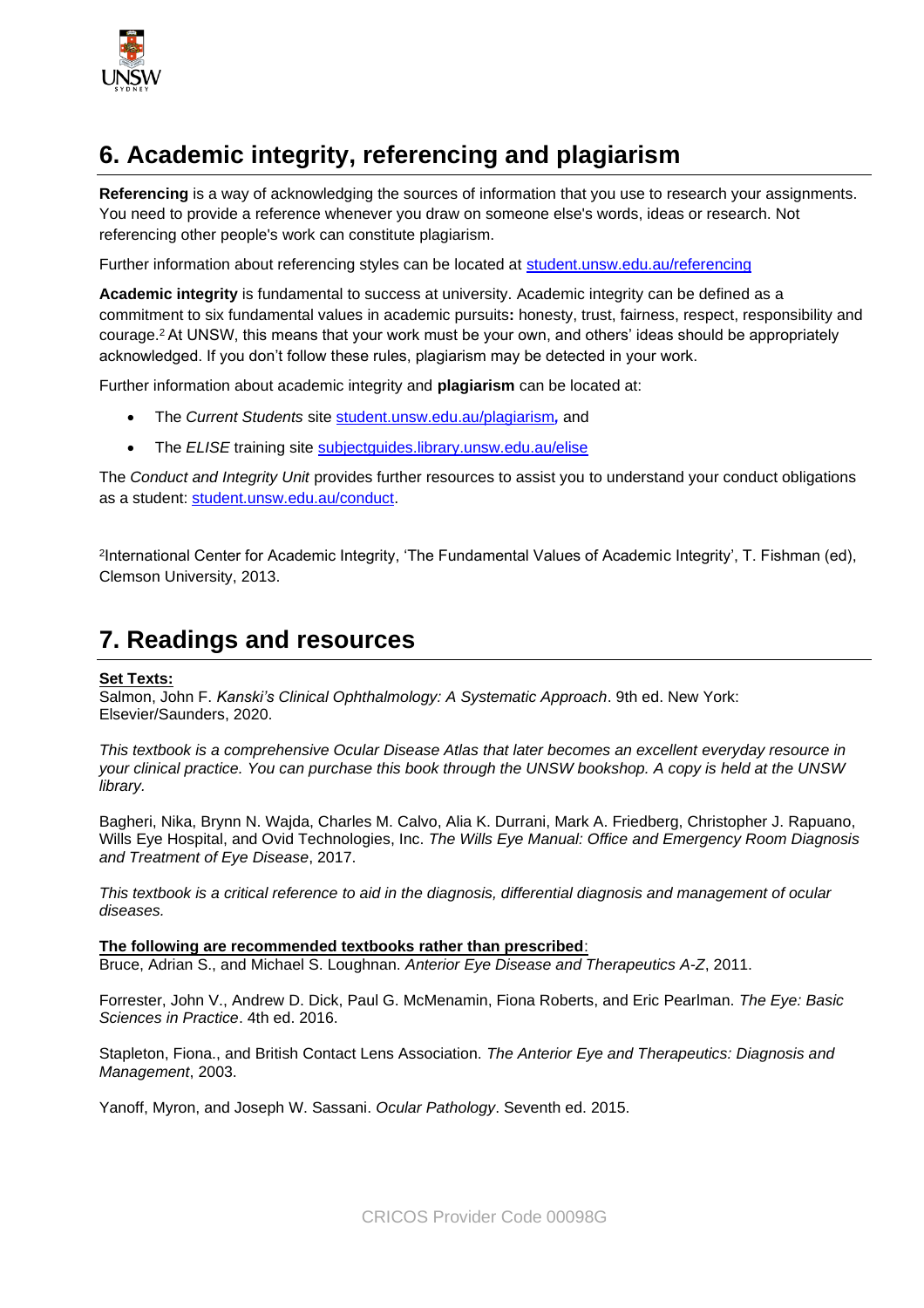### **8. Administrative matters**

| <b>Equipment Required</b>                                      | None                                                                                                                                                             |
|----------------------------------------------------------------|------------------------------------------------------------------------------------------------------------------------------------------------------------------|
| <b>Enabling Skills Training</b><br><b>Required to Complete</b> | Skills beyond ELISE level online information literacy are expected. Go to<br>UNSW Library/Online Training/LOIS and complete the complete series of<br>tutorials. |
| this Course                                                    | Those with poor English skills (relating to writing, oral delivery, grammar,<br>expression) should visit the Learning Centre for help before it is too late.     |

#### **Required Equipment, Training and Enabling Skills**

#### **Course Evaluation and Development**

Student feedback is gathered periodically by various means. Such feedback is considered carefully with a view to acting on it constructively wherever possible. This course outline conveys how feedback has helped to shape and develop this course.

| <b>Mechanisms of</b><br><b>Review</b> | Last<br><b>Review</b><br>Date | <b>Comments or Changes Resulting from Reviews</b>      |
|---------------------------------------|-------------------------------|--------------------------------------------------------|
| <b>Major Course</b><br><b>Review</b>  | n/a                           | This course was run for the first time in Term 1 2019. |
| myExperience <sup>2</sup>             | n/a                           | This course was run for the first time in Term 1 2019. |

| <b>Work Health and</b><br>Safety <sup>3</sup> | Information on relevant Occupational Health and Safety policies and expectations<br>both at UNSW and if there are any school specific requirements.                                                                                                                                                                                                                                                                                                                                                                                                                                                                                                   |  |  |
|-----------------------------------------------|-------------------------------------------------------------------------------------------------------------------------------------------------------------------------------------------------------------------------------------------------------------------------------------------------------------------------------------------------------------------------------------------------------------------------------------------------------------------------------------------------------------------------------------------------------------------------------------------------------------------------------------------------------|--|--|
|                                               | Information on relevant policies and expectations is provided during General Safety<br>Induction training. A copy of the Induction booklet distributed at this training is<br>available from the School of Optometry and Vision Science office (RMB3.003) and<br>the School website at: https://www.optometry.unsw.edu.au/about/information-and-<br>policies/work-health-and-safety                                                                                                                                                                                                                                                                   |  |  |
| <b>Equity and Diversity</b>                   | Those students who have a disability or are dealing with personal circumstances<br>that affect their study that requires some adjustment in their teaching or learning<br>environment are encouraged to discuss their study needs with the course Convenor<br>prior to, or at the commencement of, their course, or with the Equity Officer<br>(Disability) in the Equitable Learning Services (formerly Disability Support Services).<br>Appointments with Equitable Learning Services are now being offered as video,<br>phone and in person at the Kensington Campus. Contact ELS via Email:<br>els@unsw.edu.au or https://student.unsw.edu.au/els |  |  |